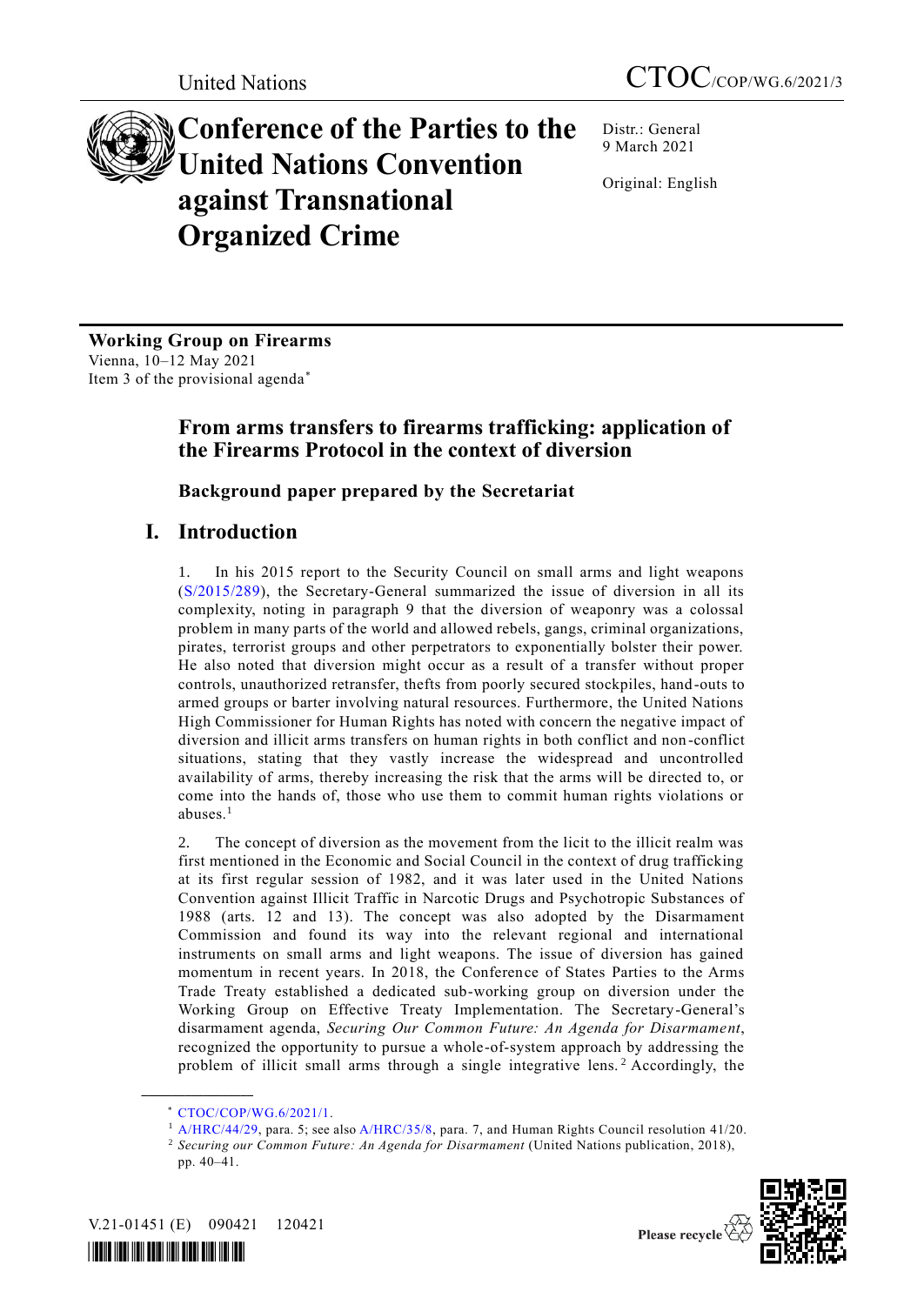Secretary-General recommended the use of small arms control as part of arms embargoes in order to safeguard against proliferation and diversion.<sup>3</sup> Against this backdrop, the prevention of diversion links criminal justice responses to arms control measures and disarmament approaches. The implementation of the Protocol against the Illicit Manufacturing of and Trafficking in Firearms, Their Parts and Components and Ammunition, supplementing the United Nations Convention against Transnational Organized Crime, which establishes a comprehensive framework for effective criminal justice responses to illicit firearms trafficking and related crimes, may be at the forefront of efforts by States parties to prevent and combat diversion in its various forms. Furthermore, in the Kyoto Declaration on advancing crime prevention, criminal justice and the rule of law: towards the achievement of the 2030 Agenda for Sustainable Development, adopted at the Fourteenth United Nations Congress on Crime Prevention and Criminal Justice in 2021, Member States made a commitment to strengthen mechanisms and strategies for border control for preventing and combating illicit trafficking in and the diversion of firearms, their parts and components and ammunition.

3. The Working Group on Firearms has addressed several aspects related to diversion in the past. At its first, second and fifth meetings, the Working Group adopted recommendations with regard to transfer control systems that permit licit trading in arms while preventing the loss and diversion of firearms. The Working Group has emphasized the importance of: (a) implementing a strict and effective system of export and import licensing or authorization, as well as measures on the transit and transfer of firearms, their parts and components and ammunition; and (b) undertaking comprehensive export risk assessments. In its first and fifth meetings, the Working Group requested the United Nations Office on Drugs and Crime (UNODC) to provide technical assistance in the development and maintenance of comprehensive record-keeping systems on firearms and their transfers, the marking of firearms and the strengthening of import, export and transit controls and risk assessments.

4. In examining practical measures for preventing the diversion of firearms, the Working Group recommended at its first, fourth and sixth meetings: (a) reinforced control measures by Member States that export firearms parts and components; (b) the conduct of regular risk assessments of possible points on land, at sea and in the air from which firearms may be diverted during the import, export and transit process, including trans-shipment; (c) increased information exchange with export licensing authorities regarding identified points of diversion; (d) the maintenance of comprehensive inventories and databases of stockpiles, secure stock management and effective marking practices; and (e) the strengthening of early detection capacities, for example, through the use of state-of-the-art technological tools for the monitoring and inspection of borders on land, at sea and in the air, and through specialized training for law enforcement, customs and judicial authorities, importers and exporters.

5. The present paper explores how the concept of diversion is treated in relevant international small arms-related instruments; summarizes different approaches towards defining diversion; and analyses the responsiveness of the Firearms Protocol, with regard to both criminal justice responses and preventive and mitigation measures, to different diversion modalities.

# **II. Concept of diversion in relevant international instruments**

6. In 1996, the Disarmament Commission adopted a guideline that all arms-transfer agreements and arrangements, in particular between Governments, should be designed so as to reduce the possibility of diversion of arms to unauthorized destinations and persons.<sup>4</sup> The concept of diversion was later incorporated into the

<sup>&</sup>lt;sup>3</sup> [S/2019/1011,](https://undocs.org/S/2019/1011) para. 53.

<sup>4</sup> A/51/42, annex I, para. 33.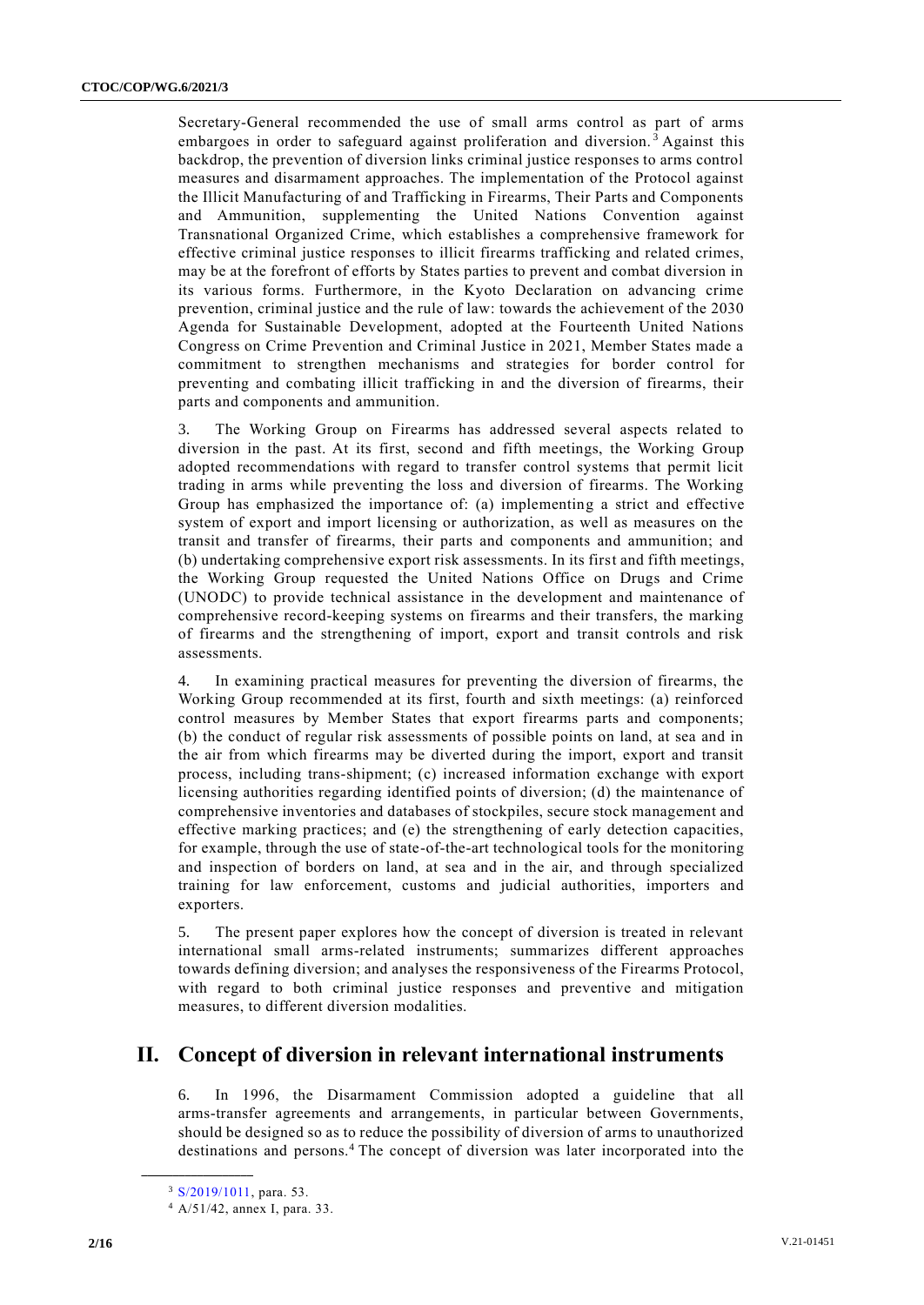Firearms Protocol, the Arms Trade Treaty and the Programme of Action to Prevent, Combat and Eradicate the Illicit Trade in Small Arms and Light Weapons in All Its Aspects, with different nuances in each.

7. The prevention of diversion is not the main focus of the Firearms Protocol, but it is a precondition for preventing, combating and eradicating the illicit manufacture of, and trafficking in, firearms, their parts and components and ammunition. Although the Protocol does not define diversion, pursuant to article 11, in an effort to detect, prevent and eliminate the theft, loss or diversion of, as well as the illicit manufacture of, and trafficking in, firearms, their parts and components and ammunition, States parties are required to take appropriate measures to: (a) require the security of said items at the time of manufacture, import, export and transit through their territory; and (b) increase the effectiveness of import, export and transit controls, including border controls, and of police and customs transborder cooperation. The Arms Trade Treaty and the Programme of Action, in contrast, do not extend their scope of application to parts and components and ammunition.

8. During the negotiation of the Firearms Protocol, Member States explicitly discussed limiting the scope of application of article 11 to preventing theft, loss and diversion in the context of manufacture, import, export and transit only, instead of covering a broader concept of diversion prevention that would also encompass domestic diversion.<sup>5</sup> In contrast, the prevention of diversion is one of the explicit objectives of the Arms Trade Treaty, in the preamble to which States parties underline the need to prevent and eradicate the illicit trade in conventional arms and prevent their diversion to the illicit market, or for unauthorized end use and end users, including in the commission of terrorist acts.

9. Article 11 of the Arms Trade Treaty includes a series of obligations and commitments: exporting States parties must assess the risk of diversion of the export and consider the establishment of mitigation measures (art. 11, para. 2); and States parties must exchange information in order to mitigate the risk of diversion of arms transfers (art. 11, para. 3) and address cases of detected diversion, including by alerting potentially affected States parties, examine diverted shipments and take follow-up measures through investigation and law enforcement (art. 11, para. 4). In addition, States parties are encouraged to share relevant information on effective measures to address diversion, including information on illicit activities such as corruption, international trafficking routes, illicit brokers, sources of illicit supply, methods of concealment, common points of dispatch, or destinations used by organized groups engaged in diversion (art. 11, para. 5).

10. Under the Programme of Action on Small Arms, States committed themselves to putting in place adequate laws, regulations and administrative procedures to exercise effective control over the production, export, import, transit or retransfer of small arms and light weapons, in order to prevent their illegal manufacture and illicit trafficking, or their diversion to unauthorized recipients. This includes consideration, as part of the assessment of applications for export authorization, of the risk of diversion to the illegal market. Furthermore, the Programme of Action includes several commitments related to the security of small arms and light weapons – an area closely linked to the prevention of their diversion. In particular, the armed forces, police or any other body authorized to hold small arms and light weapons must establish adequate and detailed standards and procedures relating to the management and security of their stocks.<sup>6</sup>

<sup>5</sup> For details, see *Travaux Préparatoires of the Negotiations for the Elaboration of the United Nations Convention against Transnational Organized Crime and the Protocols Thereto* (United Nations publication, 2006), p. 677.

<sup>6</sup> Paras. 2, 11 and 17 of the Programme of Action (see [A/CONF.192/15,](https://undocs.org/en/A/CONF.192/15(Supp)) para. 24).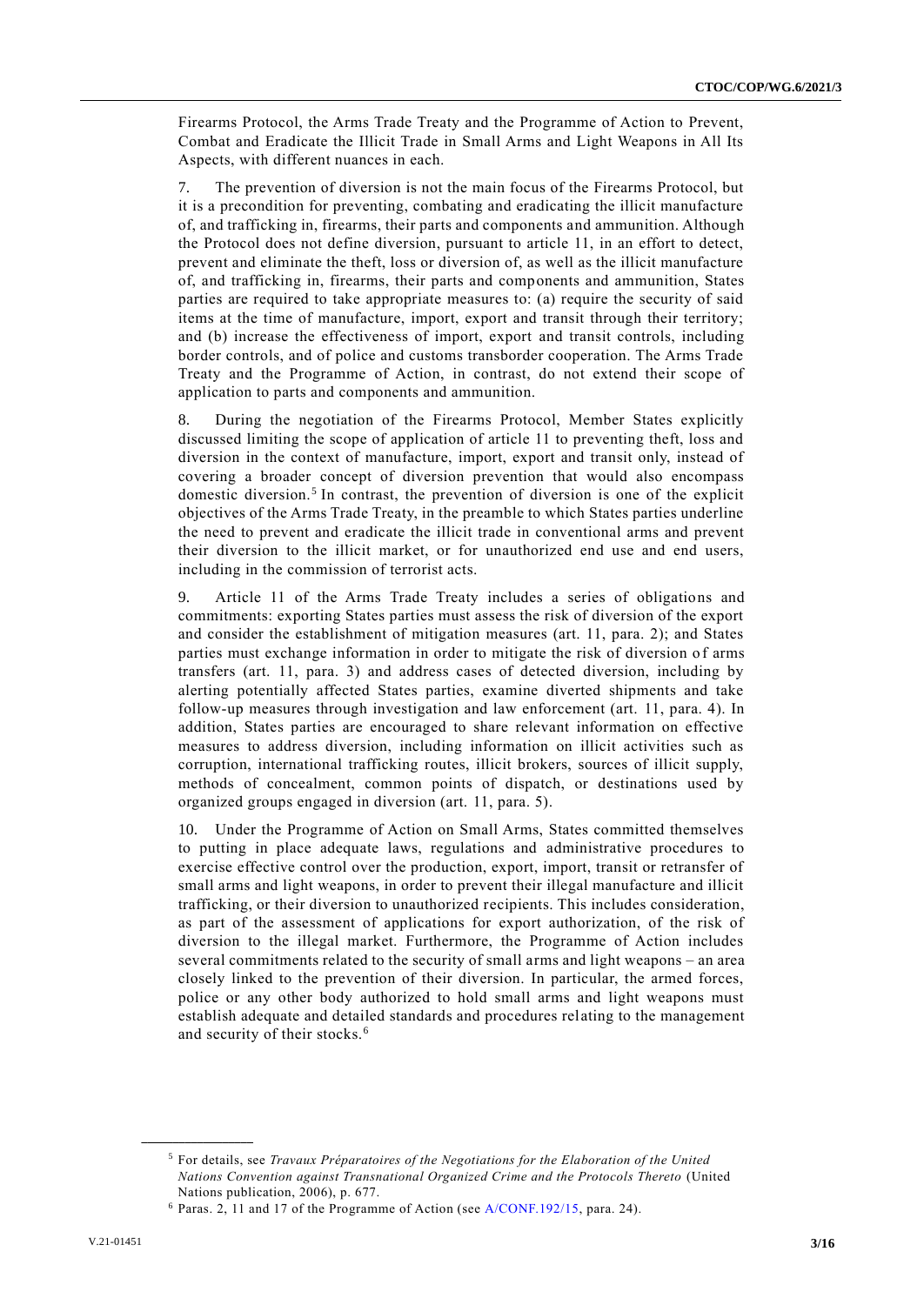# **III. Defining diversion**

11. There is no legal or internationally agreed definition of firearms diversion. <sup>7</sup> However, the Modular Small-arms-control Implementation Compendium (MOSAIC) provides the following guidance to help understand the term: "movement – either physical, administrative or otherwise – of a small arm or light weapon, its parts, components or ammunition, from the legal to the illicit realm".<sup>8</sup> It is generally recognized that essential elements of the act of diversion include the rerouting or appropriation of firearms to the illicit market, for unauthorized end use or for unauthorized end users.<sup>9</sup> The preamble to the Arms Trade Treaty includes those three fundamental elements.

12. However, there are noteworthy differences in detail: some approaches seem to focus on the formal authorization process by defining diversion as the transfer of controlled items authorized for export to one end user, but delivered to an unauthorized end user or used by the authorized end user in unauthorized ways.<sup>10</sup> Others require consistency with international law. The United Nations Institute for Disarmament Research, for instance, applies diversion to all forms of rerouting or misappropriation "contrary to relevant national and/or international law", <sup>11</sup> regardless of whether authorizations were provided by the countries involved. The main difference between these approaches is the question of whether or not arms transfers that are authorized by both the exporting and the importing country may be regarded as diversion if one or both of the States violate their respective national laws or their regional or international commitments. This is relevant if arms transfers are authorized in violation of applicable arms embargoes or sanctions, obligations to prevent terrorists from acquiring weapons or, for States parties, the prohibitions enshrined in the Arms Trade Treaty.<sup>12</sup>

# **IV. Responsiveness of the Firearms Protocol to diversion**

13. While the Arms Trade Treaty is aimed at preventing the diversion of conventional arms, it does not establish any criminal offences in that regard. In the context of the diversion of firearms, their parts and components and ammunition, this is where the Firearms Protocol, with its mandatory criminal offences, comes into play. Article 11, paragraph 4, of the Arms Trade Treaty establishes a connection to the Firearms Protocol by requiring States parties that have detected a diversion of transferred arms to take appropriate measures to address such diversion, including investigation and law enforcement. The mandatory provision is not limited to States parties that are involved in a transfer and, therefore, obliges any and every State party that detects a diversion in an arms transfer to act.<sup>13</sup>

14. The following chapter examines possible points of diversion throughout the supply chain for firearms, their parts and components and ammunition and analyses

 $<sup>7</sup>$  For a detailed analysis, see Brian Wood, "The Arms Trade Treaty: obligations to prevent the</sup> diversion of conventional arms", Issue Brief, No. 1 (Geneva, United Nations Institute for Disarmament Research (UNIDIR), 2020).

<sup>8</sup> See United Nations, "Modular Small-arms-control Implementation Compendium 01.20: glossary of terms, definitions and abbreviations", (2018).

<sup>9</sup> See UNIDIR, "Enhancing the understanding of roles and responsibilities of industry and States to prevent diversion" (2019), p. 13 ff.; Stuart Casey-Maslen and others, "Art.11: diversion" in *The Arms Trade Treaty: A Commentary*, Andrew Clapham and others, eds., Oxford Commentaries on International Law Series (Oxford, Oxford University Press, 2016), paras. 11.01, 11.06 ff.

<sup>&</sup>lt;sup>10</sup> Matt Schroeder, Helen Close and Chris Stevenson, "Deadly deception: arms transfer diversion", in *Small Arms Survey 2008: Risk and Resilience* (Geneva, Small Arms Survey, Graduate Institute of International and Development Studies, 2008), p. 114; see also Casey-Maslen and others, "Art.11: diversion", para. 11.22.

<sup>&</sup>lt;sup>11</sup> See UNIDIR, "Enhancing the understanding of roles", p. 14; see also [GGE/PACAS/2020/3](https://undocs.org/GGE/PACAS/2020/3) and Wood, "The Arms Trade Treaty", p. 33.

<sup>12</sup> Wood, "The Arms Trade Treaty", p. 10.

<sup>&</sup>lt;sup>13</sup> Casey-Maslen, "Art.11: diversion", para. 11.60.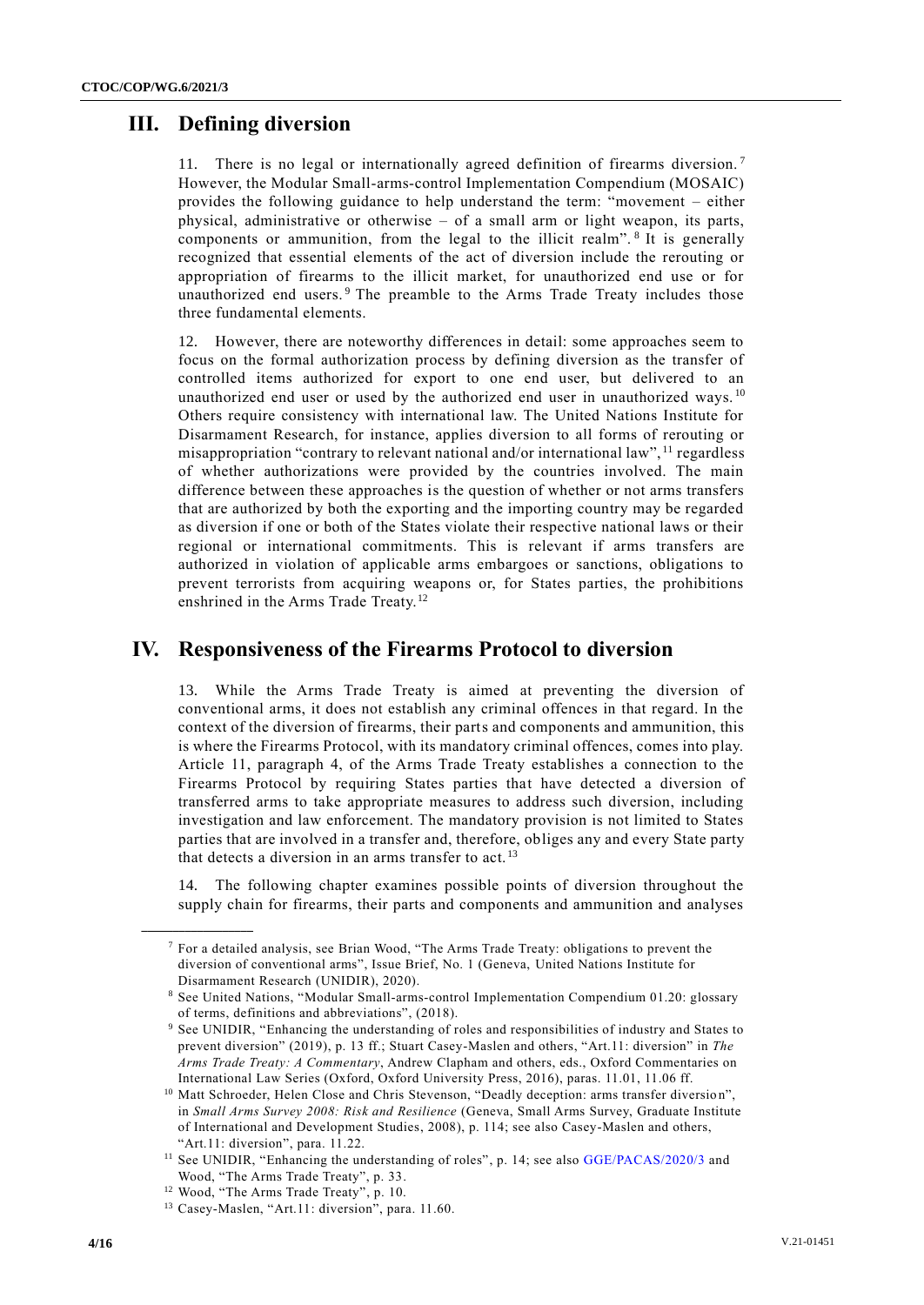the applicability of the criminal offences and preventive measures set out in the Firearms Protocol. Diversion can occur at any point during the manufacture, export, import, transit, trans-shipment, storage, reactivation or retransfer of firearms, both from national stockpiles and from private holdings. <sup>14</sup> It is noteworthy that, although the Firearms Protocol applies to criminal conduct that is transnational in nature and involves an organized criminal group (art. 4, para. 1), the Legislative Guide for the Firearms Protocol explicitly states that domestic offences should apply even where transnationality and the involvement of organized criminal groups does not exist or cannot be proved.<sup>15</sup>

### **A. Diversion during the manufacturing process**

15. There can be diversion during the manufacturing process when authorized or licensed manufacturers produce a higher quantity of firearms, their parts and components and ammunition than authorized (illicit overproduction), or produce such items in breach of national legislation, for example without the required marking. This could be the result of insufficient security or accountability measures, negligence, or complicit or sponsored unlawful direct supply mechanisms of private or State-owned manufacturers.<sup>16</sup>

16. Pursuant to article 11 of the Firearms Protocol, States parties must take appropriate measures to require the security of firearms, their parts and components and ammunition at the time of manufacture, in an effort to detect, prevent and eliminate their theft, loss or diversion or their illicit manufacture and trafficking. The offence of illicit manufacturing covers some forms of diversion during the manufacturing process. In particular, illicit manufacturing without a licence or authorization (art. 3 (d) (ii)) should not only apply to manufacturers that do not hold any licence or authorization, but should extend to cases where licences have expired or do not cover the relevant manufacturing activities, including where the types or quantities of firearms produced are not authorized.<sup>17</sup> This may include the circumvention of record-keeping requirements in order to receive, off the record, "clean" firearms that cannot be traced, or the manufacture of automatic instead of semi-automatic firearms. According to article 3 (d) (iii), the manufacture of firearms without appropriate markings must also be considered illicit manufacturing.

17. Of particular interest is the diversion of firearms produced under licence, whereby a licensee manufactures firearms for which it is granted production rights under certain conditions, while the licensor, often residing in another country, retains ownership of the intellectual property.<sup>18</sup> In many cases, the licence agreements covering the transfer of manufacturing technologies fall under the same regulatory framework as the trade in firearms itself and require authorization by the countries concerned. At the same time, the production of arms by the licensee is usually subject to the national manufacturing authorization and licencing regime of the country where the manufacturing takes place. If the licensee violates the licence agreement with the licensor, for example, by continuing to produce goods beyond the licence expiry date or by exceeding the number of units agreed upon in the licence agreement, while acting within the manufacturing authorization provided by the competent national authorities, the offence of illicit manufacturing does not apply; however, the conduct might be considered diversion during the manufacturing process.

<sup>14</sup> [GGE/PACAS/2020/3,](https://undocs.org/GGE/PACAS/2020/3) para. 6, and [ATT/CSP4.WGETI/2018/CHAIR/355/Conf.Rep,](https://www.thearmstradetreaty.org/hyper-images/file/ATT_CSP4_WGETI_Draft_Report_EN1/ATT_CSP4_WGETI_Draft_Report_EN.pdf) para. 11.

<sup>15</sup> *Legislative Guides for the Implementation of the United Nations Convention Against Transnational Organized Crime and the Protocols Thereto*, part four (United Nations publication, 2004), para. 21.

<sup>16</sup> [GGE/PACAS/2020/3,](https://undocs.org/GGE/PACAS/2020/3) para. 9 (a).

<sup>17</sup> *Legislative Guides for the Implementation of the United Nations Convention against Transnational Organized Crime*, part four, para. 190.

<sup>&</sup>lt;sup>18</sup> Barbara Gimelli Sulashvili, "Multiplying the sources: licensed and unlicensed military production", in *Small Arms Survey 2007: Guns and the City* (Geneva, Small Arms Survey, Graduate Institute of International and Development Studies, 2007), p. 8.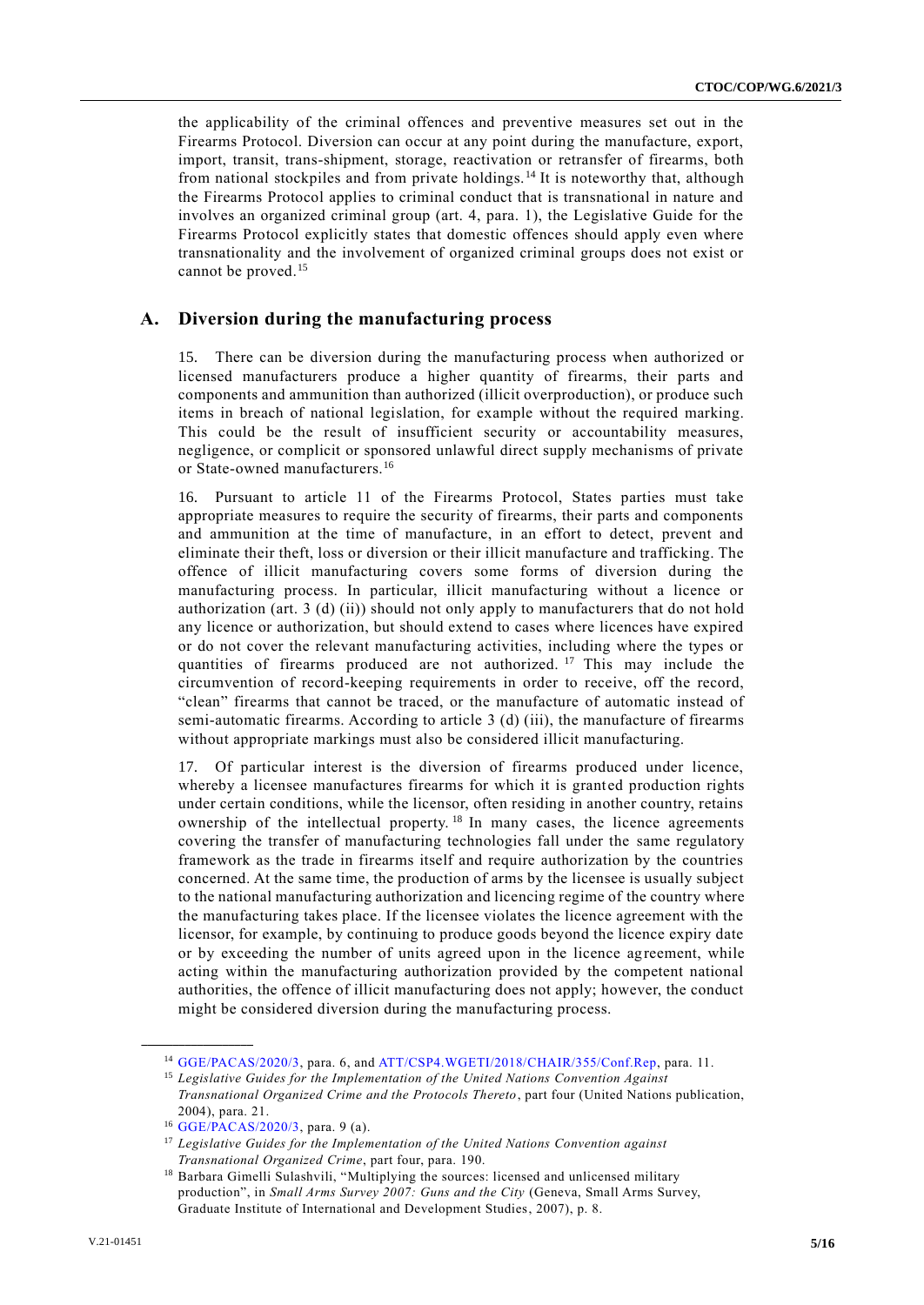#### **Recommendation**

18. **In order to prevent the diversion of and from transferred manufacturing technologies, States should apply the same requirements and criteria for the transfer of manufacturing technology as for direct firearms transfers. States that authorize or license manufacturing under foreign licence should limit these authorizations or licences to the scope of the licence agreement to allow for the investigation and prosecution of diversion through overproduction.**

### **B. Arms transfers and illicit firearms trafficking**

19. The UNODC *Global Study on Firearms Trafficking 2020* found that the country in which firearms are manufactured and the country in which firearms are diverted and seized are often not the same, and that firearms trafficking remains a largely invisible phenomenon. <sup>19</sup> From a legal perspective, diversion often occurs at the moment at which legal firearms, their parts and components and ammunition cross a border without the required authorization. This sheds light on the structural interlinkages between legal arms transfers and illicit firearms trafficking. Arms transfers can be roughly divided into four stages during which diversion and related criminal offences can be carried out:<sup>20</sup>

- Diversion before the transfer/in the country of origin/at the point of embarkation
- Diversion during the transfer/en route to the intended end user/in transit
- Diversion at or after import/post-delivery including retransfer and re-export
- Diversion from post-delivery storage/from national or civilian stockpiles<sup>21</sup>

20. In many of these diversion schemes, forged documents (including end-user/end-of-use certificates, bills of lading, cargo manifests and flight plans) prepared by the traffickers or brokers themselves, or authentic documents issued in an act of collusion or corruption by government officials, play a key role in creating a façade of legitimacy.<sup>22</sup>

21. It is noteworthy that the Firearms Protocol requires States parties to criminalize illicit trafficking in firearms, their parts and components and ammunition only where their import, export, acquisition, sale, delivery, movement or transfer was not authorized or where firearms were not duly marked (arts. 3 (e) and  $5(1)(b)$ ). Although the fraudulent acquisition of authorizations or licences is not explicitly mentioned, the Legislative Guide for the Firearms Protocol states that the trafficking offence should include cases where licences were not validly issued and where conditions precedent for the activity on which the licence was contingent had not been met.<sup>23</sup>

22. In this context, the design of national firearms transfer authorization systems is crucial. The offence of illicit trafficking enforces the principle of reciprocity in transfer authorization procedures: pursuant to article 10 of the Firearms Protocol, States parties are required to provide authorizations to one another before permitting shipments of firearms to leave, arrive or transit across their territory. Such authorization processes require secure channels of communication between the countries concerned that enable the authenticity of licensing or authorization

<sup>&</sup>lt;sup>19</sup> Global Study on Firearms Trafficking 2020 (United Nations publication, 2020), p. 10 ff.

<sup>20</sup> [ATT/CSP4.WGETI/2018/CHAIR/355/Conf.Rep,](https://www.thearmstradetreaty.org/hyper-images/file/ATT_CSP4_WGETI_Draft_Report_EN1/ATT_CSP4_WGETI_Draft_Report_EN.pdf) p. 18 ff., see also Paul Holtom and Benjamin Jongleux, "Preventing diversion: comparing ATT and African measures for importing States" (Geneva, Small Arms Survey, Graduate Institute of International and Development Studies, 2019), p. 4 ff.

<sup>&</sup>lt;sup>21</sup> Diversion from post-delivery storage will be addressed separately, because it is not necessarily carried out in the context of transfers but can also be carried out if firearms remain within the same country after being legally manufactured.

<sup>22</sup> Schroeder, Close and Stevenson, "Deadly deception", p. 118.

<sup>23</sup> *Legislative Guides for the Implementation of the United Nations Convention against Transnational Organized Crime*, part four, para. 211.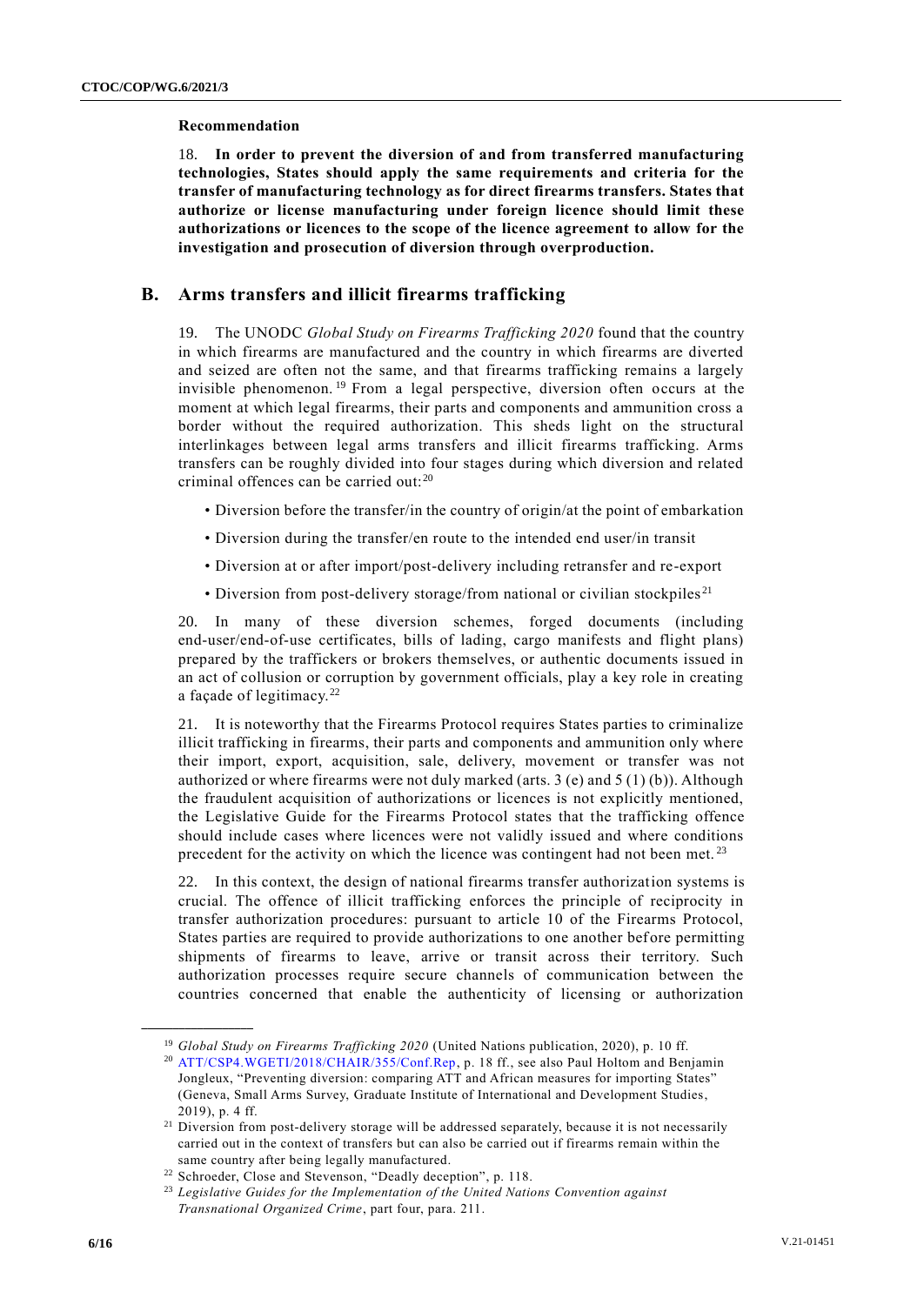documents to be verified or validated, in accordance with article 10, paragraph 5, of the Protocol. Although it is not a mandatory provision under the Protocol, the Legislative Guide for the Protocol mentions as a best practice the requirement under most transfer control systems to send copies or parallel documents both with the shipment and separately in advance. This enables the accuracy of the document and content of the shipment to be cross-checked for tampering or diversion between source and destination and may facilitate the verification of such documents. The process could be supported by the use of standardized templates  $24$  and electronic forms and means of transmission.<sup>25</sup> A digital, centralized firearms transfer verification system may permit exporting, importing and transit countries to verify transfer documentation in an effective and expeditious manner and increase the degree of security with regard to the risk of forged, altered or otherwise falsified documents, as required under article 10, paragraph 5.

23. The transfer authorization system under article 10 of the Firearms Protocol is process-driven and does not contain import and export criteria for security or arms control purposes. Such criteria that structure or limit the discretion of officials charged with deciding whether to issue authorizations are, however, enshrined in articles 6 and 7 of the Arms Trade Treaty. Therefore, the establishment of a comprehensive transfer control system that builds on the authorization process under the Protocol and includes the export criteria of the Arms Trade Treaty may create synergies in the implementation of the instruments for countries that are a party to both. Other instruments such as the Programme of Action on Small Arms contain the commitment of States to use authenticated end-user certificates and effective legal and enforcement measures to ensure effective control over the export and transit of small arms.

#### **Recommendations**

#### 24. **The Working Group may wish to:**

(a) **Discuss the possibility of establishing an intergovernmental expert group to explore options for creating a digital, global and centralized firearms transfer verification system, for the purpose of facilitating a secure and validated reciprocal approval process as required under article 10 of the Firearms Protocol**;

(b) **Encourage States to implement the complementary global small arms control instruments they are a party to, building on secure and enforceable reciprocal transfer authorization systems as required in the Firearms Protocol, the transparent export criteria of the Arms Trade Treaty and end-user and end-use assurances for increased accountability in accordance with the Programme of Action, in order to prevent diversion during transfer by creating effective and harmonized national small arms transfer mechanisms.**

#### *Diversion before the transfer/in the country of origin/at the point of embarkation*

25. In international arms transfers, diversion can take place in the country of origin if manufacturers or exporters obtain export authorizations or licences by presenting forged, false or incomplete documentation in order to influence the decision of arms control authorities. This may, in particular, include documentation that purports that the items will be shipped to different end users or for a different end use than is actually the case.<sup>26</sup> It also includes cases in which a completely licit transaction on paper is not carried out, either in part or in whole, in order to enable items to disappear from the radar of national arms control authorities. In that regard, the Legislative

<sup>&</sup>lt;sup>24</sup> See, for example, the Organization for Security and Cooperation in Europe, "Template for end user certificates for small arms and light weapons" (September 2011).

<sup>25</sup> *Legislative Guides for the Implementation of the United Nations Convention against Transnational Organized Crime*, part four, para. 110.

<sup>26</sup> Nicolas Marsh, "Preventing diversion: a challenge for Arms Trade Treaty States Parties", *Journal of the Research Institute for the History of Global Arms Transfer*, vol. 8 (July 2019), p. 58.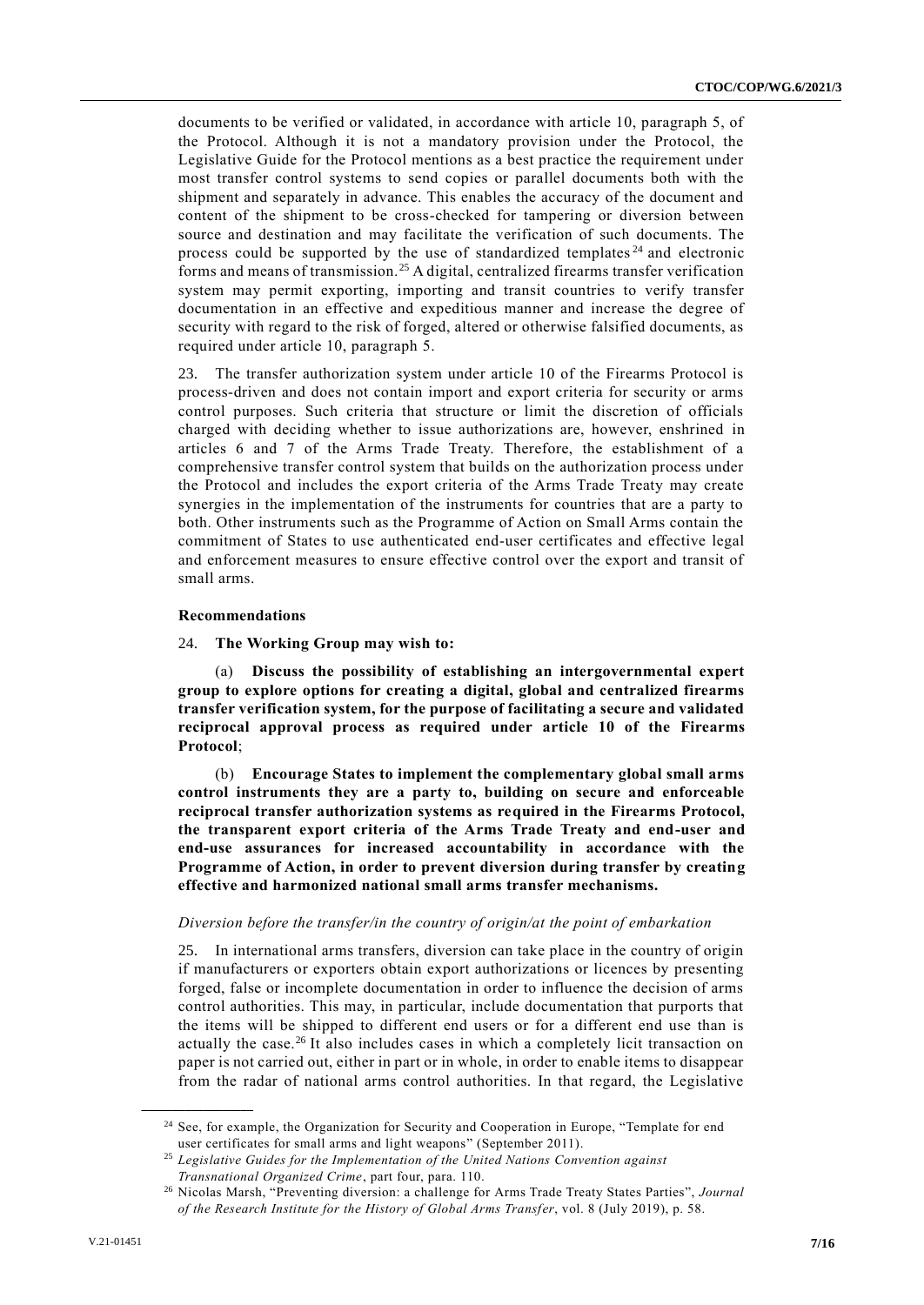Guide for the Firearms Protocol explains that "to be valid, the authorization to undertake a particular act must have come from a State party entitled to authorize the action in question. Thus, for example, a licence to import firearms must have come from the State party into which the firearms were actually imported".<sup>27</sup>

26. A widely discussed case in the context of forged documentation was the export of more than 4,000 assault rifles by the German gunmaker Heckler & Koch to Mexico in the period from 2006 to 2009. Anticipating that the German export control authorities might not authorize the export of the firearms to the Mexican States of Jalisco, Chiapas, Guerrero and Chihuahua because of human rights considerations at the time, company officials acted in collusion with the Mexican central procurement office to obtain an end-user certificate that excluded those States from the list of final recipients. On the basis of that certificate, export to Mexico was authorized. However, some of the firearms ended up in Guerrero State, which had been seen as the most important customer from the outset, according to internal Heckler & Koch email communications. In 2019, two company officials were convicted of export on the basis of a fraudulently obtained licence. In addition, 3.7 million euros, the sales price of the firearms, were confiscated from the company.<sup>28</sup> According to the criminal provisions of the German Foreign Trade and Payments Act, if a licence is required, "an action without a licence shall be equivalent to an action on the basis of a licence obtained by threat, bribery or collusion or obtained fraudulently by means of incorrect or incomplete data".

#### *Diversion during the transfer/en route to the intended end user/in transit*

27. Once legally exported firearms, their parts and components and ammunition are en route to their authorized end user, partial or complete loss, leakage, theft and/or unauthorized rerouting during transport, transit, transloading or trans-shipment marks the next possible point of diversion.<sup>29</sup> For example, facilitated by inadequate security, including corruption or negligence, criminals could break into a port where a container with a shipment of firearms is stored or hijack a vehicle transporting the arms from the point of delivery to the end user.<sup>30</sup> The criminal offence of illicit trafficking under the Firearms Protocol would extend to such conduct if it took place en route, in a country that was neither the country of export nor the country of import, because the rerouting of the shipment in a country of transit would constitute a "movement or transfer" to the territory of another State without the required authorization, pursuant to article 3 (e) of the Protocol. If, in contrast, the items were diverted in the country of export or import, the conduct would lack the transborder element of the trafficking offence, with the effect that it would not be regarded as illicit trafficking. For example, 23 assault rifles, 70 handguns and more than 42,000 rounds of ammunition for the protection of the European Union Border Assistance Mission, for which Malta had requested an exemption from the arms embargo imposed on Libya, were stolen at Tripoli International Airport by militias.<sup>31</sup> In another case, Belarus had submitted a notification to the Security Council Committee established pursuant to resolution [1970 \(2011\)](https://undocs.org/en/S/RES/1970(2011)) regarding more than 3,000 tons of ammunition for small arms and light weapons. Although one of the first batches was stolen at Tripoli International Airport, Belarus was not informed and continued to make at least 15 additional shipments.<sup>32</sup> In both cases, the items were stolen in the country of authorized import before delivery to their final destination,

<sup>27</sup> *Legislative Guides for the Implementation of the United Nations Convention against Transnational Organized Crime*, part four, para. 213.

<sup>28</sup> Ben Knight, "Heckler and Koch fined €3.7 million over illegal arms sales to Mexico", DW News, 21 February 2019; Regional Court Stuttgart, Germany, *13 KLs 143 Js 38100/10,* Judgment of 21 February 2019.

<sup>29</sup> [GGE/PACAS/2020/3,](https://undocs.org/GGE/PACAS/2020/3) para. 9 (c).

<sup>30</sup> Holtom and Jongleux, "Preventing diversion", p. 5.

<sup>31</sup> [S/2015/128,](https://undocs.org/S/2015/128) para. 151.

<sup>32</sup> [S/2015/128,](https://undocs.org/S/2015/128) paras. 135–139.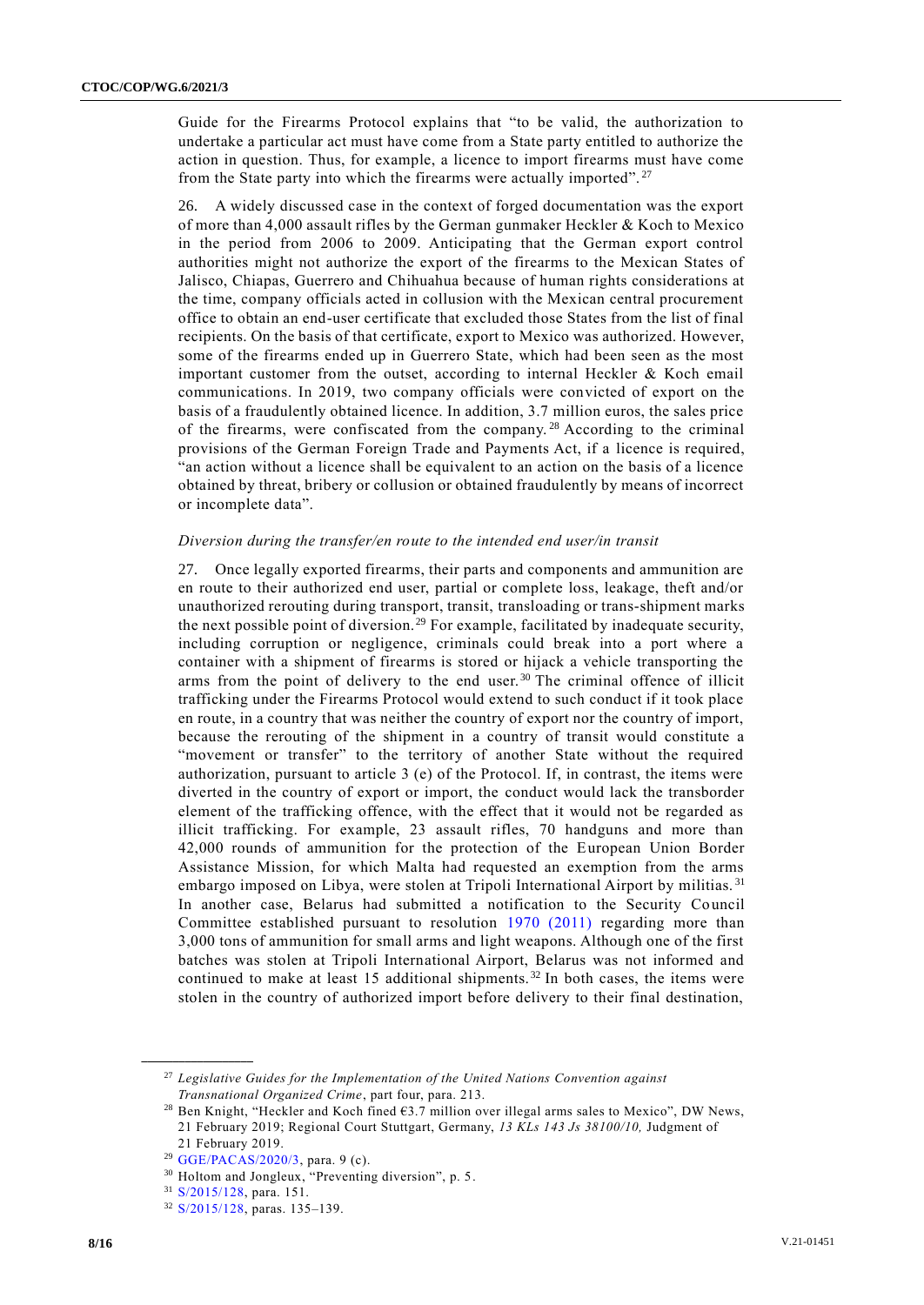with the effect that the conduct would not fall within the definition of illicit trafficking.

28. Although States parties to the Firearms Protocol are not required to establish criminal offences covering such conduct, under article 11 of the Firearms Protocol, States parties are obliged to take appropriate measures to require the security of firearms, their parts and components and ammunition at the time of import, export and transit through their territory, in an effort to detect, prevent and eliminate their theft, loss or diversion, and should consider criminalizing such conduct. Similarly, article 9 of the Arms Trade Treaty requires States parties to take appropriate measures to regulate the transit or trans-shipment of conventional arms under their jurisdiction.

### *Diversion at or after import/post-delivery through unauthorized re-export or retransfer*

29. State-sponsored unauthorized re-export or retransfer in violation of end-user control assurances, either because the authorities intentionally ignore the exporting State's conditions or are not aware of them, can take place both at or after import and in post-delivery storage. $33$ 

30. In such cases, the re-export or retransfer exceeds the initial authorization of the original exporting country and thus constitutes diversion. In the Programme of Action on Small Arms, States committed themselves to notifying the original exporting State in accordance with their bilateral agreements before the retransfer. Nevertheless, retransfers or re-exports will usually not fall within the definition of illicit trafficking under the Firearms Protocol, because the offence only enforces the principle of reciprocity in article 10 that requires all countries directly concerned by a transfer, as exporting, importing or transiting countries, to authorize or not object to it. Hence, the criminal liability of actors involved in the re-export/transfer will generally not depend on the content of the originally issued export authorization, but on the existence of an export or re-export authorization. Endeavours by some countries during the negotiations on Security Council resolution [2220 \(2015\)](http://undocs.org/S/RES/2220(2015)) to ban or prohibit the unauthorized re-export of small arms did not receive majority support. <sup>34</sup>

31. If the re-export or retransfer was intended from the outset to circumvent arms control measures, the subsequent violation of assurances could be regarded as exceeding the initial export authorization. The latter situation is exemplified by a case involving the arms manufacturer Sig Sauer, headquartered in Germany and the United States of America. In 2009, the United States branch of the company made a deal with the Colombian police to deliver firearms worth 270 million euros. Owing to production problems at its United States facility, at least 47,000 pistols from the German plant were shipped to the United States factory for onward transport to Colombia. Sig Sauer managers were accused of having concealed the final destination of the weapons by submitting false end-user certificates to the German export authority, naming the United States as the final destination. An authorization request for export to Colombia would probably have been denied. The regional court of Kiel, Germany, sentenced the Chief Executive Officer of the United States branch and two managers at the German branch to suspended prison sentences and fines. The proceeds of the illicit transfer, 18.5 million euros, were confiscated from Sig Sauer. <sup>35</sup>

32. If a firearm is diverted after import and trafficked abroad or re-exported, investigators in a third country where the firearm may be used in the commission of a criminal offence often face difficulties in tracing it back to the point of diversion if the markings on it do not permit identification of the last country of legal import.

<sup>&</sup>lt;sup>33</sup> For further details, see Holtom and Jongleux, "Preventing diversion", p. 5.

<sup>34</sup> [S/PV.7447.](https://undocs.org/S/PV.7447)

<sup>35</sup> Case-summary by Sibylle Bauer and Mark Bromley, *Detecting, Investigating and Prosecuting Export Control Violations: European Perspectives on Key Challenges and Good Practices* (Solan, Sweden, Stockholm International Peace Research Institute, 2019), p. 25 ff.; regional court of Kiel, Germany, 3 KLs 3/18, Judgment of 3 April 2019.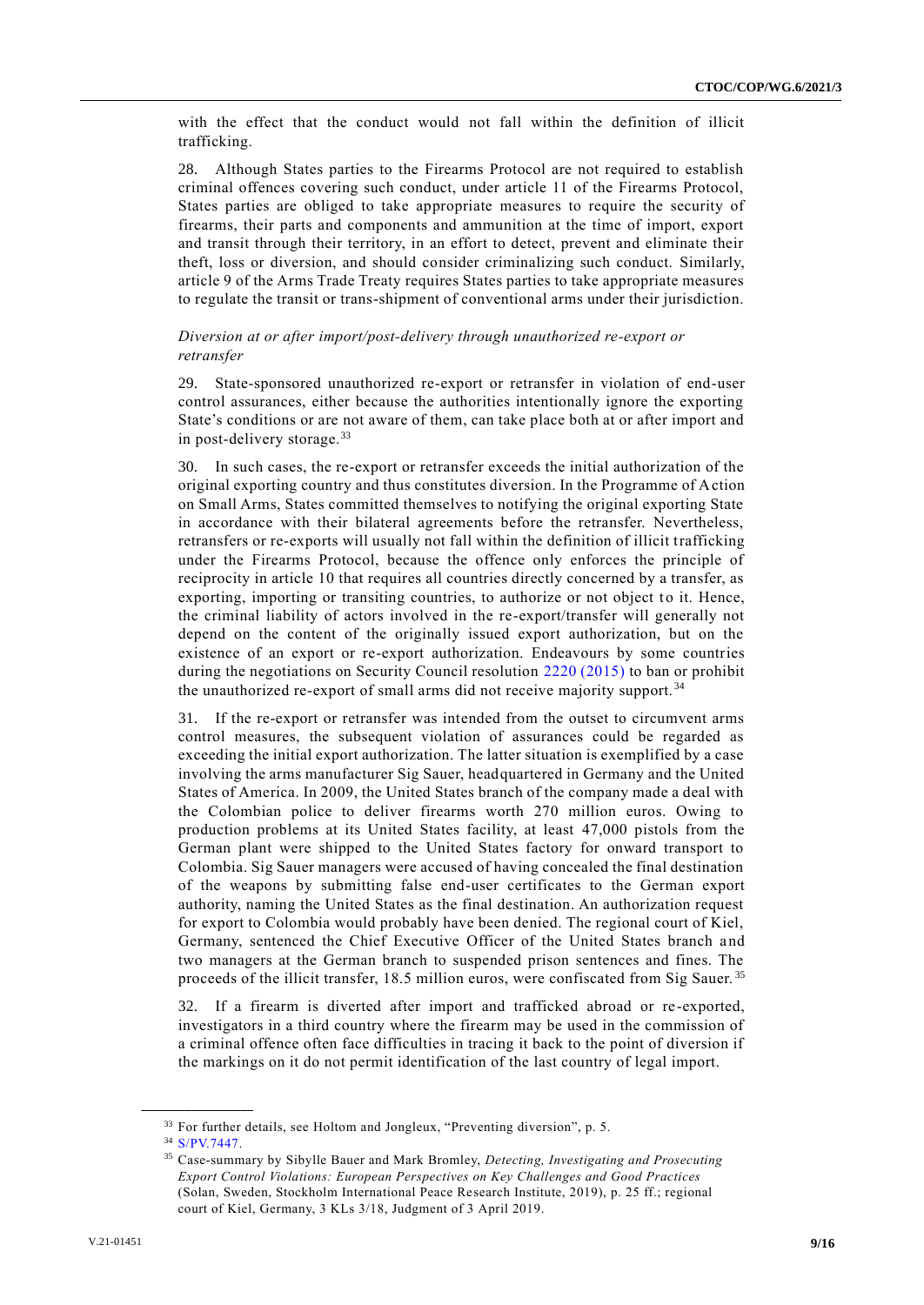#### **Recommendation**

33. **States parties to the Firearms Protocol are urged to apply appropriate marking that identifies the country of import to each imported firearm, including firearms that may be re-exported, in order to increase the effectiveness of tracing requests.**

### **C. Arms embargoes and illicit firearms trafficking**

34. In his 2019 report to the Security Council on small arms and light weapons, the Secretary-General expressed his concern that panels of experts indicate the continued availability of arms to armed groups in countries under arms embargoes, pointing to the fact that such embargoes are being circumvented in various ways.<sup>36</sup> A critical challenge in that regard is the detection, investigation and prosecution of embargo violations.

35. Although in 1998 the Security Council encouraged Member States, as appropriate, to adopt measures making the violation of arms embargoes a criminal offence, $37$  to date there are no explicit legally binding international standards on the criminalization of embargo violations. <sup>38</sup> It is therefore left to the discretion of Member States to decide how to enforce arms embargoes and if and how to investigate, prosecute and adjudicate private actors involved in their violation. Penalties have been established in some countries and subregions.<sup>39</sup> In accordance with article 21 of the Economic Community of West African States (ECOWAS) Convention on Small Arms and Light Weapons, Their Ammunition and Other Related Materials, for example, Member States are required to establish as a criminal offence any activity carried out in violation of arms embargoes imposed by the United Nations, the African Union or ECOWAS.

36. Given that firearms account for a significant proportion of materiel that is shipped to embargoed countries, the mandatory criminal provisions under the Firearms Protocol should be implemented and applied as a cornerstone of national, regional and international efforts to enforce arms embargoes and detect, investigate and prosecute cases of illicit transfers circumventing those embargoes and the actors involved. It should be noted, however, that the Protocol does not apply to State-to-State-transactions, which are generally considered to be more closely related to arms control than crime control, and therefore excludes transfers that take place directly between two Governments acting in their sovereign capacity (not, however, those that are acting commercially through entities or manufacturers that they own or operate).<sup>40</sup> Furthermore, State transfers for the purposes of national security, meant to cover situations in which military forces travel across borders with their firearms, are excluded.<sup>41</sup>

37. In many cases, the logistics capacities and networks of private entities and individuals, including shipping and transport companies, brokers and suppliers, are used to facilitate arms transfers, including transfers to embargoed countries. If those private entities and individuals act without the required authorizations or licences from all countries involved in the transfer, their conduct may fall within the definition of illicit trafficking, pursuant to article 3 (e) of the Firearms Protocol. Those privat e

<sup>36</sup> [S/2019/1011,](https://undocs.org/S/2019/1011) para. 53.

 $37$  Security Council resolution [1196 \(1998\);](https://undocs.org/S/RES/1196(1998)) see also Council resolution [2117 \(2013\),](https://undocs.org/S/RES/2117%20(2013)) in which the Council reminded Member States to take appropriate measures, including all legal and administrative means against any activity that violates such arms embargoes.

<sup>38</sup> Bauer and Bromley, *Detecting, Investigating and Prosecuting Export Control Violations*, p. 3.

<sup>&</sup>lt;sup>39</sup> National examples of legislation to enable compliance with United Nations sanctions and other measures are: Canada, United Nations Act; Finland, Sanctions Act No. 659/1967, as amended; and United Kingdom of Great Britain and Northern Ireland, United Nations Act.

<sup>40</sup> *Legislative Guides for the Implementation of the United Nations Convention against Transnational Organized Crime*, part four, para. 19.

<sup>41</sup> *Travaux Préparatoires*, p. 627 ff.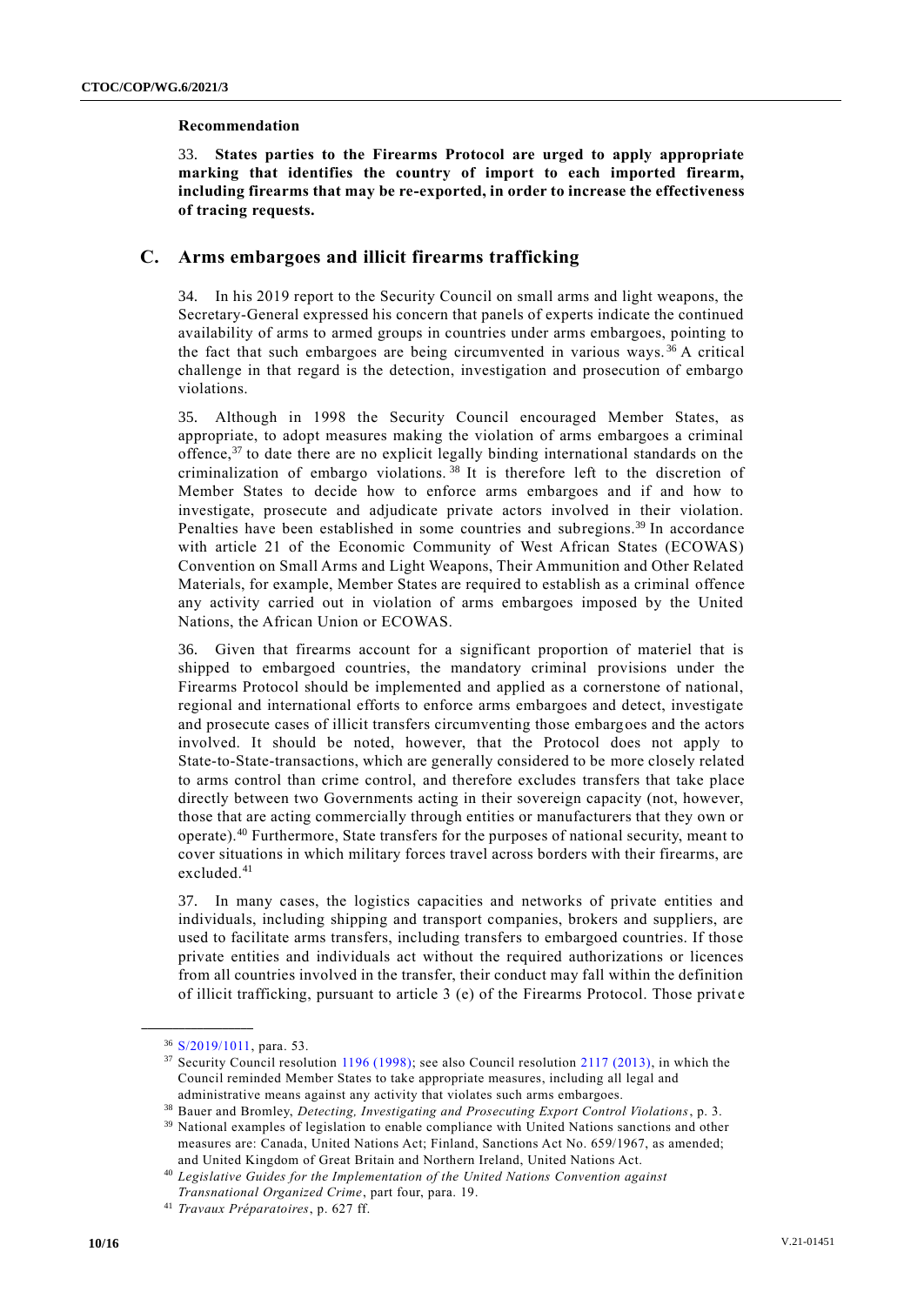actors often operate globally, creating links to various jurisdictions in addition to the exporting and importing country. This may include the country of habitual residence, the country of nationality or the country of the registered office of the private actor, as well as the country in which any stage of the transfer, including transit, trans-shipment and transloading, takes place, or the country in which a vessel or aircraft used for transportation is registered.<sup>42</sup> At a minimum, States parties must criminalize the import, export, acquisition, sale, delivery, movement or transfer of firearms, their parts and components and ammunition from or across the territory of one State party to that of another State party if any one of the States parties concerned does not authorize it (arts. 3 (e) and 5 (1) (b) of the Firearms Protocol). In other words, each point of territorial contact (transit, trans-shipment and transloading) of an illicit shipment en route to an embargoed country or any personal link (nationa lity, residence or registered office/vessel/aircraft/bank account) may give an additional country the legal competence to initiate investigations into illicit firearms trafficking. International cooperation and information exchange to detect the rerouting of authorized transfers and illicit shipments destined for embargoed countries combined with effective criminal justice responses to illicit firearms trafficking may strengthen the enforcement of arms embargoes.

38. In this context, special attention should be paid to the offence of illicit trafficking through unauthorized sale. Article 3 (e) of the Firearms Protocol leaves open to interpretation the question of whether States parties are required to criminalize unauthorized sale only if the items are physically present in the country at some point during the transfer. The importance of the legal interpretation of the provision is exemplified by the following case. In 2017, three Italian nationals were arrested and sentenced in Italy for selling and attempting to sell military equipment, including 13,950 assault rifles with a value of 41 million euros, to a Libyan national in violation of the arms embargo imposed on the country. The rifles were supposed to be delivered by air to Libya without touching Italian soil, while the negotiations for the contracts were carried out in numerous countries in Europe, Africa and Asia. <sup>43</sup> Although Italy took the initiative in this case, it is not clear whether States parties to the Firearms Protocol are generally obliged to criminalize illicit arms sales when the firearms do not enter the territory in which the dealers are operating.

39. In any case, it is left to the discretion of States parties to the Firearms Protocol to adopt more strict or severe measures than those provided for in the Protocol (art. 1, para. 2, of the Protocol; art. 34, para. 3, of the Organized Crime Convention). This may include the requirement for arms dealers to obtain authorizations and licences to participate in the transborder sale of firearms, their parts and components and ammunition, including in cases in which the items will not be transferred from, to or across the territory of the country in which the dealer operates.

40. Various examples of the interlinkages between embargo violations and illicit trafficking can be found in the reports of the Panel of Experts established pursuant to resolution [1973 \(2011\).](http://undocs.org/S/RES/1973(2011)) In 2016, the Panel noted that arms continued to be illicitly transferred to and from Libya on a regular basis, notwithstanding the two-way arms embargo, and that trafficking networks, including Libyan nationals and foreign brokering companies, were actively seeking to secure arms deals on behalf of various State and non-State parties.<sup>44</sup> In 2013, at least 1,500 pistols from a consignment of 5,000 pistols and 1 million rounds of ammunition were purchased from a United Arab Emirates manufacturer by a United States broker company and delivered to the Libyan Supreme Security Committee. The pistols were transported using a Libyan airfreight company and a carrier agent registered in Dubai. <sup>45</sup> In 2014, a large arms-trafficking network comprising Egyptians, Libyans and Italians that provided firearms and ammunition to terrorist groups in Libya from a warehouse located in

<sup>42</sup> See article 15 of the Organized Crime Convention in conjunction with article 1, paragraph 3, of the Firearms Protocol.

<sup>43</sup> [S/2018/812,](https://undocs.org/S/2018/812) paras. 98–105.

<sup>44</sup> [S/2016/209,](https://undocs.org/S/2016/209) para. 108.

<sup>45</sup> [S/2015/128,](https://undocs.org/S/2015/128) paras. 128–130.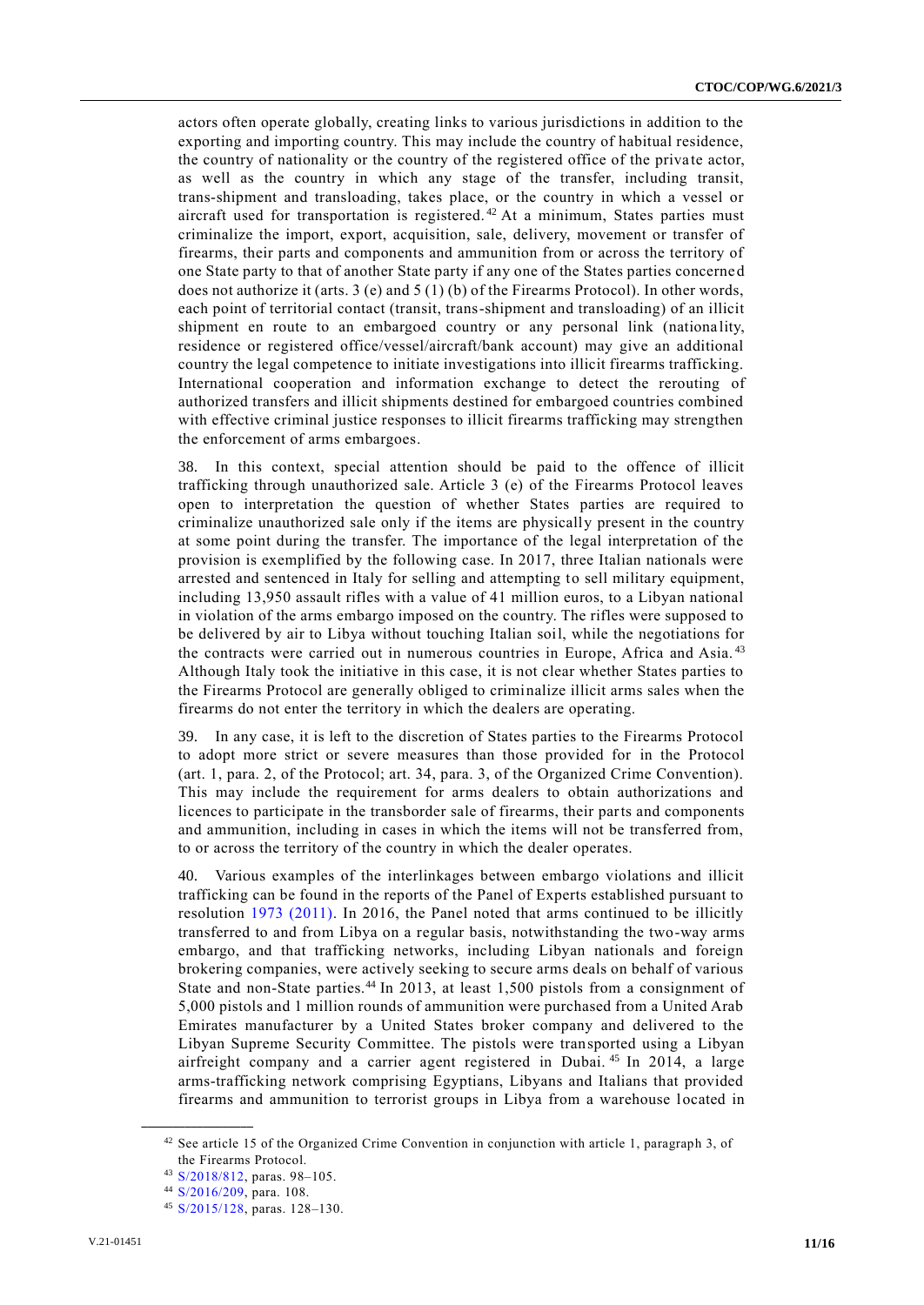Slovenia was dismantled. The entry point for the investigation was the arrest of a Libyan national living in the United Kingdom of Great Britain and Northern Ireland, who translated documents for an Italian arms dealer in charge of organizing the transfers. On the phone of the Libyan, who was later sentenced to six years' imprisonment, investigators found an invoice for 1,104 tons of firearms, ammunition and light weapons worth \$28.5 million for delivery to Libya, as well as a chartering order for a cargo aeroplane to transport the arms. <sup>46</sup> In 2015, the Italian *Guarda di Finanza* detected and seized 170 carbines and 200,000 rounds of ammunition destined for Libya and concealed in containers at the port of Genoa. The Public Prosecution Office launched criminal investigations related to the unauthorized entry of materiel into Italian territory and the attempt to violate the arms embargo on Libya and investigated the companies in the United Arab Emirates that had originally purchased the materiel from three German companies.<sup>47</sup>

41. The cases not only demonstrate the global scale of the ramified supply networks that participate in trafficking in firearms and ammunition to embargoed countries, but also provide an insight into the various actors involved in such deals, including brokers, transport and carrier agents, shipment companies and manufacturers. Even if some of their actions contributing to the illicit transfers might not be criminalized under the offence of illicit firearms trafficking, in many cases they constitute forms of organizing, directing, aiding, abetting, facilitating or counselling the commission of a trafficking offence, pursuant to article 5, paragraph 2, of the Firearms Protocol.

42. In addition, under article 15, paragraph 1, of the Firearms Protocol, States parties must consider establishing a system for regulating the activities of those who engage in brokering. Under the Arms Trade Treaty, this is a mandatory provision.

#### **Recommendations**

43. **The Working Group may wish to:**

(a) **Urge States parties to the Firearms Protocol to exploit the full potential of the Protocol's criminal provisions in order to investigate, prosecute and adjudicate cases of illicit arms flows into or from embargoed countries and the various actors involved**;

(b) **Encourage States that can establish jurisdiction over firearms-related embargo violations to use the reports of United Nations panels of experts as entry points to initiate investigations into and participate in proactive information exchanges on illicit trafficking in firearms, their parts and components and ammunition and possible incidences of diversion, in order to enforce arms embargoes and dismantle the trafficking networks involved in their violation**;

(c) **Urge States to trace firearms and ammunition that are suspected of being destined for countries in violation of arms embargoes and respond to tracing requests in a timely manner in order to identify their point of diversion**;

(d) **Request UNODC to assist United Nations missions and national authorities in the monitoring of arms embargoes in order to build their capacity for implementing and enforcing arms embargoes, including through training on investigations relating to trafficking in firearms and ammunition in the context of embargo violations, tracing capabilities and enhanced capacity for collecting and analysing seizure data**;

(e) **Discuss the need for an interpretative note on the interpretation and scope of the offence of illicit trafficking committed through "unauthorized sale" and its implementation in conjunction with article 15 of the Organized Crime Convention, and encourage States parties to require dealers to obtain authorizations and licences to participate in the transborder sale of firearms, their parts and components and ammunition, including in cases in which the** 

<sup>46</sup> [S/2016/209,](https://undocs.org/S/2016/209) paras. 144–146; Royal Courts of Justice, EWCA Crim 568, Judgment of 17 May 2016.  $47$  [S/2016/209,](https://undocs.org/S/2016/209) annex 35, paras. 4-7.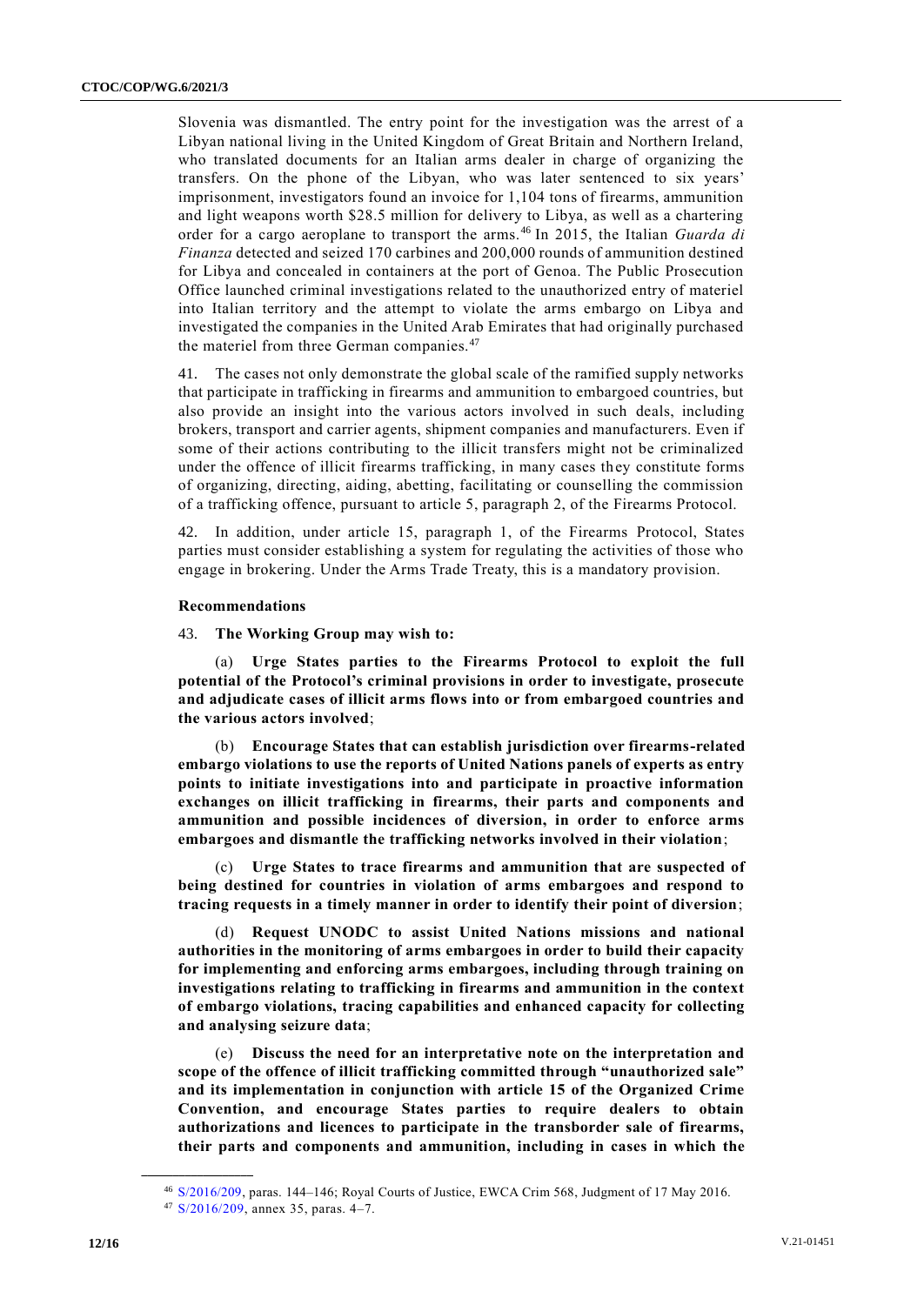**items will not be transferred from, to or across the territory of the country in which the dealer operates**;

(f) **Discuss the topic of brokering at a future meeting, in view of the importance of regulating brokering in order to prevent and combat illicit manufacturing of and trafficking in firearms, their parts and components and ammunition, including in the context of embargo violations**.

#### **D. Arms supply to terrorists, armed groups and non-State actors**

44. In the past two decades, the Security Council has addressed the prevention and eradication of the supply, illicit transfer and sale of small arms to terrorists, armed groups and criminal networks on various occasions and in different contexts. <sup>48</sup>

45. The Firearms Protocol, in contrast, does not distinguish between these actors, but simply requires States parties to criminalize the import, export, acquisition, sale, delivery, movement or transfer of firearms, their parts and components and ammunition from or across the territory of one State party to that of another State party if any one of the States parties concerned does not authorize it. If, therefore, any entity or private actor within the territory of a States party receives firearms without the authorization of the competent national authority, all States parties involved in the transfer, whether as countries of export, transit or import, are required to criminalize the conduct.

### **E. Diversion from private or government stockpiles**

46. The issue of diversion from stockpiles features prominently in *Securing Our Common Future: An Agenda for Disarmament*, which notes:

Inadequate physical security can also result in diversion of arms to illicit markets, including to non-State armed groups, terrorists and transnational criminal organizations. The loss of arms and ammunition from storage sites, and their onward proliferation, can be a catalyst for armed violence, conflict and insecurity. Fragile States are particularly susceptible to problems posed by improper stockpile management practices.<sup>49</sup>

The Secretary-General has repeatedly voiced concern that stockpile management and control has emerged as one of the greatest challenges relating to small arms and that arms embargoes are being circumvented through the diversion of national stockpiles.<sup>50</sup>

47. The Small Arms Survey defines diversion from national stockpiles as the loss of arms and ammunition that are under the control of a State's defence and security forces. These instances range from low-order to high-order stockpile diversion and include not only loss or leakage but also theft or lending<sup>51</sup> by personnel and external actors at storage facilities, often facilitated by weak oversight and poor physical security measures and sometimes involving acts of corruption. For example, multiple cases have been reported of the sale by security forces in Afghanistan, Iraq and Libya of their service weapons to supplement their salaries. Similarly, according to Turkish police and military personnel, a proportion of the 370,000 firearms that were originally purchased to rebuild and re-equip the Iraqi security forces in 2003 had slipped from custody and some had later been found in the hands of insurgents,

<sup>48</sup> Security Council resolutions [1373 \(2001\);](http://undocs.org/S/RES/1373(2001)) [1540 \(2004\)](http://undocs.org/S/RES/1540(2004)) and [2370 \(2017\).](http://undocs.org/S/RES/2370(2017)) 

<sup>49</sup> *Securing our Common Future*, p. 44.

<sup>50</sup> [S/2011/255,](https://undocs.org/S/2011/255) para. 27, [S/2013/503,](https://undocs.org/S/2013/503) para. 11, [S/2015/289,](https://undocs.org/S/2015/289) para. 46, and [S/2019/1011,](https://undocs.org/S/2019/1011) para. 53.

<sup>51</sup> For example, a French gendarme was found to have loaned service weapons to local armed robbers, Nicolas Florquin and André Desmarais, "Lethal legacies: illicit firearms and terrorism in France", in *Triggering Terror: Illicit Gun Markets and Firearms Acquisition of Terrorist Networks in Europe*, Nils Duquet, ed. (Brussels, Flemish Peace Institute, 2018), p. 201.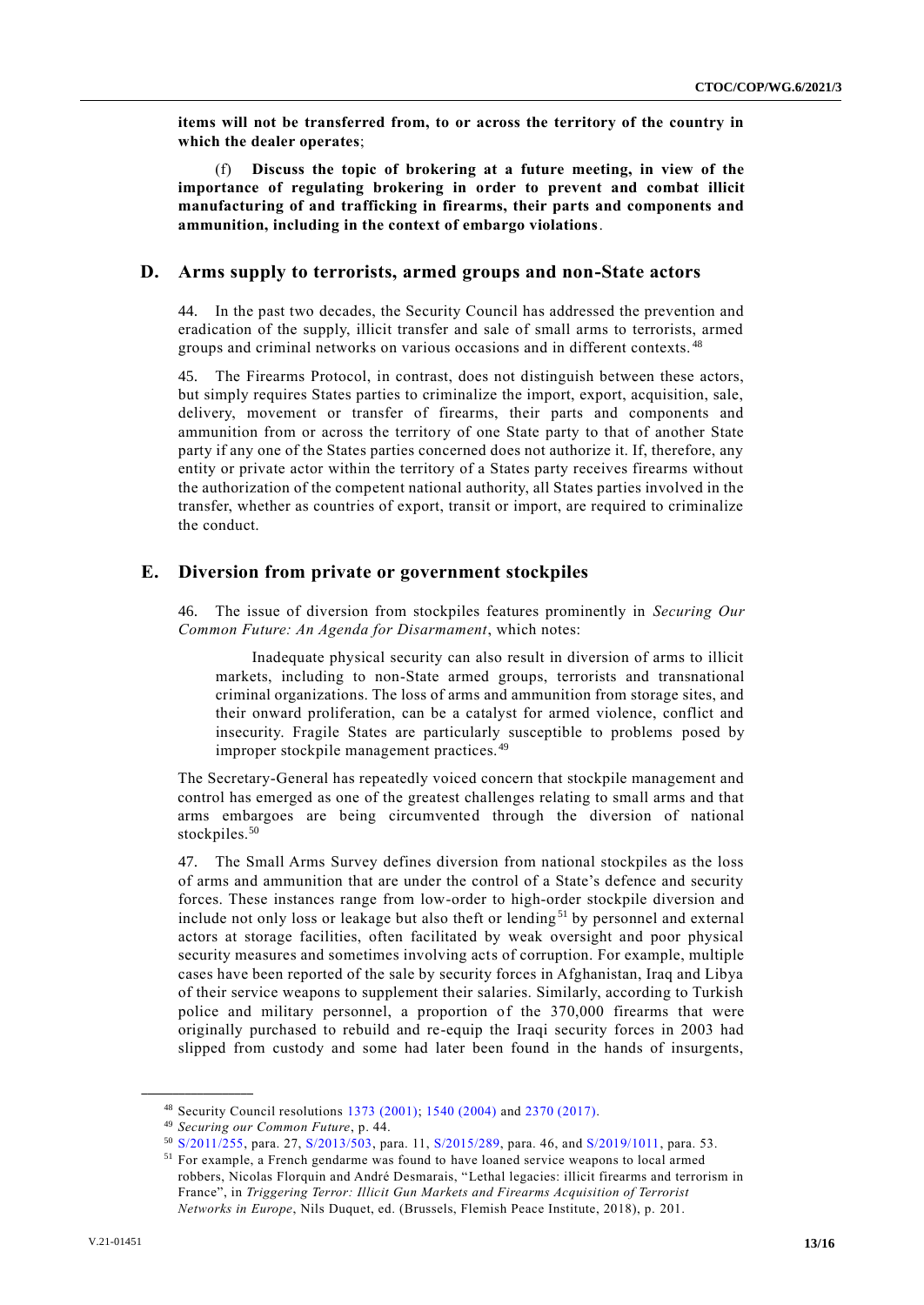terrorists and criminals in Turkey.<sup>52</sup> The latter case is a vivid example of the transnational dimension of stockpile diversion, which may extend to illicit firearms trafficking at a later stage, once the firearms have entered the illicit realm. Firearms designated for disposal by destruction (especially surrendered or confiscated firearms) appear to represent a particular risk. In South Africa, for instance, corrupt police officers and gun dealers diverted small arms designated for destruction to criminals in Western Cape Province. <sup>53</sup> The maintenance of unbroken records for firearms and ammunition under government custody until final destruction and effective mechanisms of accountability are thus prerequisites for proper stockpile management systems.

48. The risk of diversion from civilian holdings, including firearms and ammunition held by manufacturers, wholesalers, gun shops, private security companies, hunters and other lawful private owners, through theft, loss, embezzlement, illicit sale, lending or any other form of unauthorized distribution should not be underestimated.<sup>54</sup> To secure "clean" firearms, organized criminal groups in Italy have reportedly colluded with legal owners to fake thefts from them. Straw purchases, whereby an individual buys a firearm legally with the intention of passing it on illegally, including in order to bypass stricter arms control regulations in neighbouring countries, are also used. At the land border between the United States and Mexico, straw purchases are often combined with "ant trafficking", a process by which large quantities of firearms are divided into smaller batches and trafficked to Mexico. <sup>55</sup> In all of these cases, the initial faked theft or loss or the straw purchase may be followed by illicit trafficking activities. Against that backdrop, article 11 (b) of the Firearms Protocol requires States parties to increase the effectiveness of border controls and police and customs transborder cooperation.

49. The Firearms Protocol does not contain explicit provisions on stockpile management or civilian possession. However, article 11 (a) requires States parties to take appropriate measures with regard to the security of firearms, their parts and components and ammunition at the time of manufacture, import, export and transit through their territory, in an effort to detect, prevent and eliminate their theft, loss or diversion. The Protocol's scope of application is therefore limited to security measures, including secured stockpiles at the time of transfer and manufacture; once firearms, their parts and components and ammunition have been delivered to the final recipient, article 11 no longer applies. That said, States parties are free to extend those measures in order to require the security and safety of firearms, their parts and components at any stage of their lifecycle, both under private and official custody. In this vein, the Programme of Action also urges States to establish adequate stockpile management, a broad range of security standards and procedures and sanctions in the event of theft or loss. Several subregional legally binding instruments, such as the ECOWAS Convention on Small Arms and Light Weapons, Their Ammunition and Other Related Materials, for instance, also require Member States to establish effective standards and procedures for stockpile management, storage and security, including "sanctions in case of theft or loss".

50. Poorly managed stockpiles remain prominent sources of illegal small arms not only circulating within a country, but also flowing across borders. If it can be proved that the theft, embezzlement or loss from stockpiles or private possession was planned from the outset to source illicit firearms or ammunition for transborder supply, States

<sup>52</sup> Inspector General, United States Department of Defense, *Assessment of the Accountability of Arms and Ammunition Provided to the Security Forces of Iraq*, Report No. SPO-2008-001 (July 2008), pp. 1, 27 ff.; general information on diversion from security-forces, Marsh, "Preventing diversion", p. 58.

<sup>53</sup> Nicolas Florquin, Sigrid Lipott and Francis Wairagu, *Weapons Compass: Mapping Illicit Small Arms Flows in Africa* (Geneva, Small Arms Survey, Graduate Institute of International and Development Studies, 2019), p. 50 ff.; Holtom and Jongleux, "Preventing diversion", p. 5.

<sup>54</sup> [GGE/PACAS/2020/3,](https://undocs.org/GGE/PACAS/2020/3) para. 9 (j).

<sup>55</sup> *Global Study on Firearms Trafficking 2020*, p. 64; for possible cases of fake stealing in Belgium and France, see Nils Duquet and Maarten Van Alstein, *Gun Ownership in Belgium* (Brussels, Flemish Peace Institute, 2012), p. 12 ff.; and Florquin and Desmarais, "Lethal legacies", p. 201.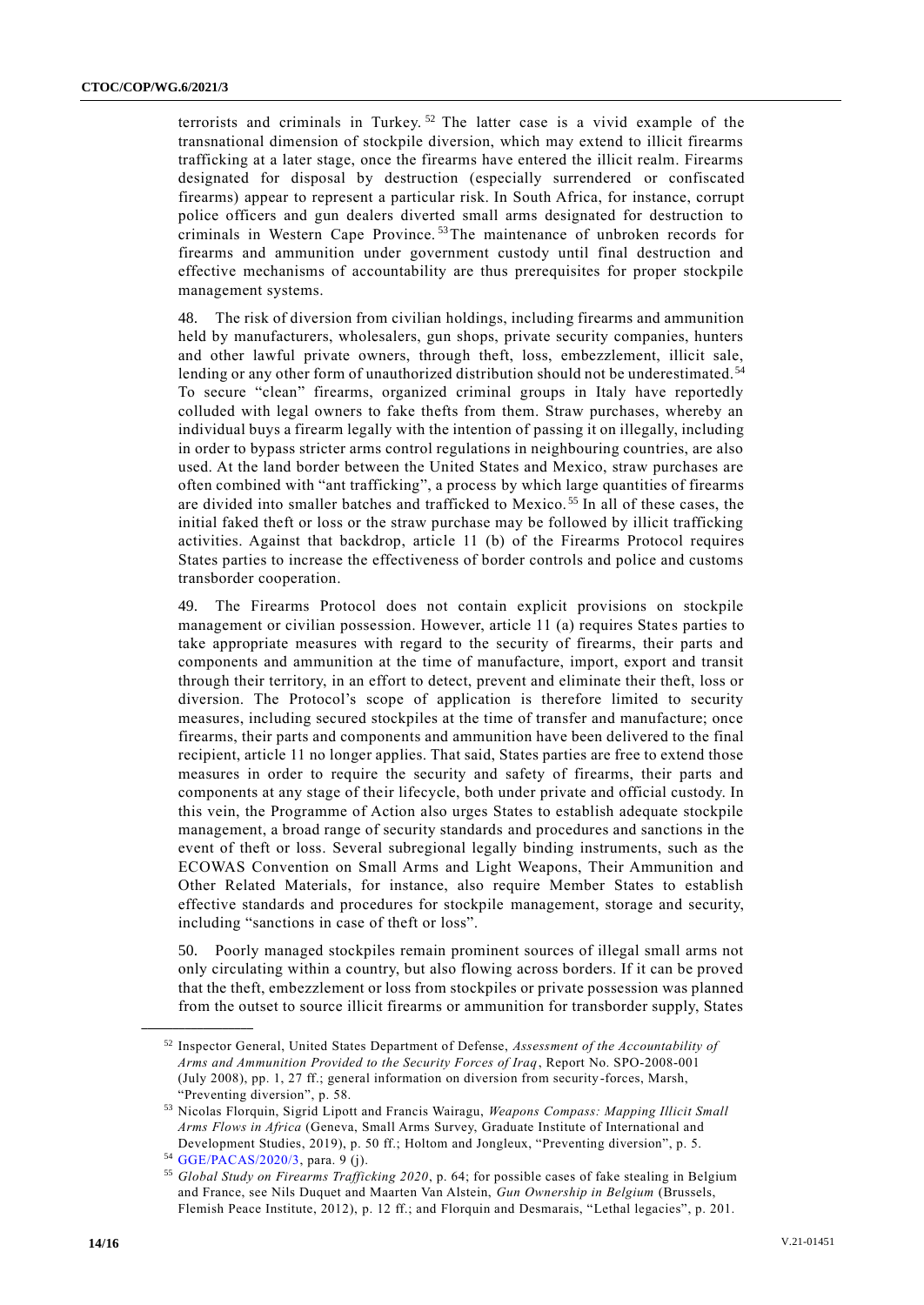parties to the Firearms Protocol might criminalize this conduct as a form of aiding, abetting or facilitating the commission of a trafficking offence. Investigations into illicitly trafficked firearms that were diverted from national stockpiles may also help to identify the leak and the officials involved in the diversion.

#### **Recommendations**

51. **In view of the fact that theft, loss or other forms of diversion from government stockpiles and civilian holdings, including straw purchases, may precede firearms trafficking and account for a significant source of illicit arms supply to criminals, terrorists and armed groups, States should consider establishing criminal provisions and preventive measures that effectively address the issue.** 

52. **States are urged to maintain unbroken records of firearms and ammunition under government custody until their final destruction and effective mechanisms of accountability that enable the conduct of criminal investigations into firearms that have been diverted from national stockpiles.**

### **F. Conflict and post-conflict diversion of arms and ammunition**

53. Although there are commonalities between diversion from government stockpiles and private holdings on the one hand, and conflict and post-conflict diversion on the other, battlefield captures, diversion from peacekeeping missions<sup>56</sup> and the loss or looting of stockpiles following State collapse are unique to conflict and post-conflict situations.<sup>57</sup>

54. The large-scale diversion that has taken place in Libya since the loss of State control and the subsequent looting of the country's national stockpile in 2011 exemplifies this. In addition to the firearms that were already in the country in 2011, more than 65,000 assault rifles, 62,000 pistols, 15,000 submachine guns, 4,000 machine guns and 60 million rounds of ammunition have been subject to approved exemption requests or notifications since the imposition of the arms embargo. For a number of these transfers, end-user certificates were signed by the Ministry of Defence and the Ministry of the Interior, but the materiel ended up in the hands of armed groups. Consequently, Libyan arms, ammunition and explosives seem to have made their way to as many as 12 countries in the Maghreb, Sahel and Levant regions and the Horn of Africa, fuelling conflicts in Mali and the Sinai Peninsula. <sup>58</sup>

### **Recommendations**

55. **Neighbouring countries should acknowledge the transnational dimension of conflict- and post-conflict-related diversion and use it as an entry point to investigate the networks involved in trafficking looted firearms and ammunition out of the country.**

# **V. Conclusions**

**\_\_\_\_\_\_\_\_\_\_\_\_\_\_\_\_\_\_**

56. The present background paper is based on the clear understanding that the prevention of diversion of firearms, their parts and components and ammunition, including in the context of embargo violations and loss or theft from stockpiles and civilian holdings, requires comprehensive approaches that combine criminal justice responses with arms control measures.

<sup>56</sup> Eric G. Berman, *Beyond Blue Helmets: Promoting Weapons and Ammunition Management in Non-UN Peace Operations* (Geneva, Small Arms Survey, Graduate Institute of International and Development Studies, 2019).

<sup>57</sup> [GGE/PACAS/2020/3;](https://undocs.org/GGE/PACAS/2020/3) Conflict Armament Research, "Typology of diversion", *Diversion Digest*, No. 1 (August 2018).

<sup>58</sup> [S/2013/503,](https://undocs.org/S/2013/503) [S/2018/812,](https://undocs.org/S/2018/812) pp. 128–132, and [S/2019/1011,](https://undocs.org/S/2019/1011) para. 11.